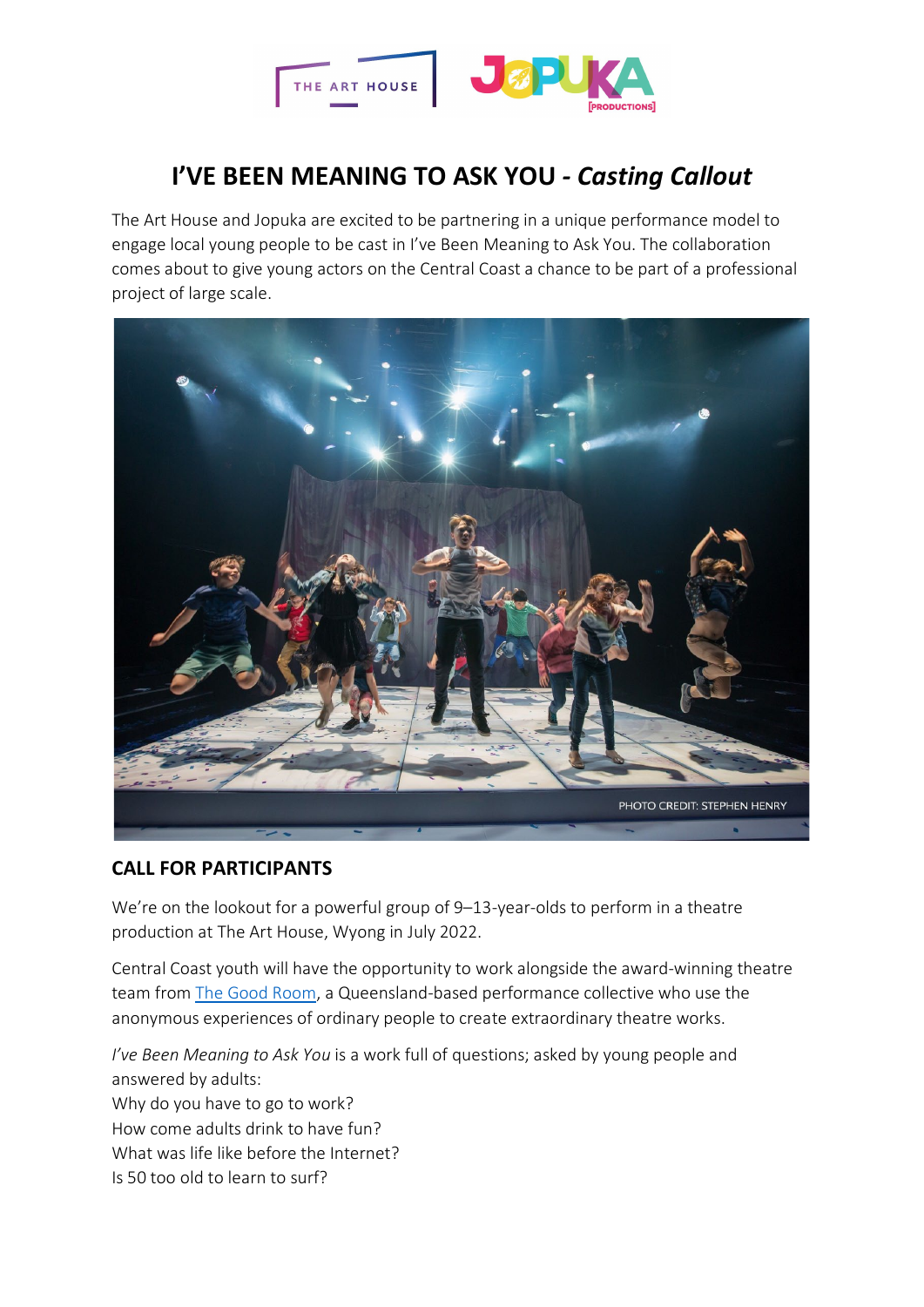

Over two months, our group of 9-13-year-olds will collaborate with The Good Room to design the production presented in partnership with The Art House and Jopuka at the Art House.

If there is a young person in your life who is brave, opinionated, fierce and adventurous, [CLICK HERE TO EXPRESS INTEREST IN CASTING.](https://form.jotform.com/220864005758054)

#### No previous acting experience necessary.

Submissions close 2 May 2022. Parents/ guardians of the selected young people will be notified on 11 May 2022.

For more info on the show and to get a feel for the performance, take a look this short [YouTube clip.](https://youtu.be/14UxcNho-Z8)

# **WHAT'S INVOLVED**

This is a wonderful opportunity to work with some of Australia's best theatre makers and we ask that all aspiring participants take note of the key dates outlined below.

Casting Workshop Saturday 4th June and Sunday 5th June 10am-5.00pm

We'll be making an initial selection of 50 young people who will be invited to attend a casting workshop on either Saturday 4<sup>th</sup> June and Sunday 5<sup>th</sup> June 10am-5.00pm to be held at The Art House Wyong.

Approximately 18 young people will be selected to be part in the rehearsals and performances.

Lead in Rehearsals Saturday 11<sup>th</sup> June and Sunday 12<sup>th</sup> June 10am-5.00pm

The final group of young people will attend a two-day session focused on devising questions. Parents and guardians will also be fully briefed during this time.

Rehearsals and Production

All rehearsals and performance will take place at The Art House

| Friday July 8 <sup>th</sup> 2022  | Rehearsal 10am-5pm |
|-----------------------------------|--------------------|
| Saturday July 9th 2022            | Rehearsal 10am-5pm |
| Sunday July 10 <sup>th</sup> 2022 | Rehearsal 10am-5pm |
| Monday July 11 <sup>th</sup> 2022 | Rehearsal 10am-5pm |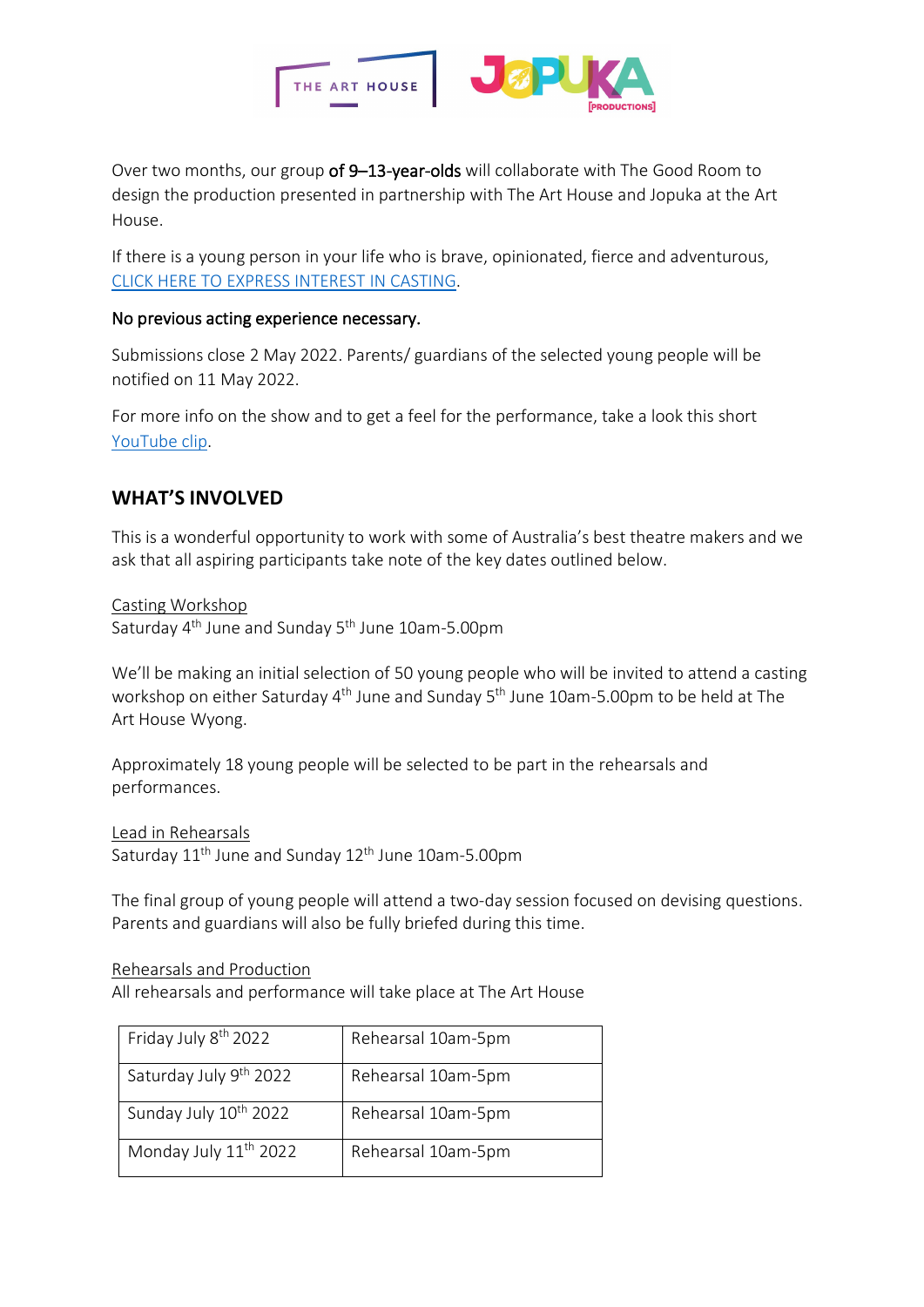



| Tuesday July 12th 2022              | Day off                                               |
|-------------------------------------|-------------------------------------------------------|
| Wednesday July 13th 2022            | Rehearsal 10am-5pm                                    |
| Thursday July 14th 2022             | Rehearsal/tech 10am-5pm                               |
| Friday July 15th 2022               | Preview 1930/call time tbc                            |
| Saturday July 16 <sup>th</sup> 2022 | <b>Performance</b> Matinee Show<br>1400/call time tbc |
|                                     | <b>Performance Evening Show</b><br>1930/call time tbc |
| Sunday July 17 <sup>th</sup> 2022   | <b>Performance Matinee Show</b><br>1400/call time tbc |

# **ABOUT THE GOOD ROOM**

The Good Room is a Queensland-based performance collective who use the anonymous experiences of ordinary people to create extraordinary theatre works.

They ask you – and people just like you – to anonymously share with them fragments and memories, confessions and admissions from your lives, as part of a process that blurs the line between 'audience' and 'maker' to play with the idea of theatrical collective authorship.

To find out more head to [The Good Room website.](https://thegoodroom.com.au/) (The Good Room – The Good Room make [contemporary performance.\)](https://thegoodroom.com.au/)



# **ACKNOWLEDEMENTS**

Originally commissioned by Brisbane Festival and produced in association with QUT Creative Industries at La Boite Theatre in 2018.

# **FAQs**

## Will the participating children be used in any marketing material for the show?

Yes. Primarily, we will be using an existing suite of images from previous performances. However, as part of the marketing plan for the event, the final cast will be profiled online at [The Art House.](https://www.thearthousewyong.com.au/) At the commencement of the casting workshops, you will be required to sign an image release form.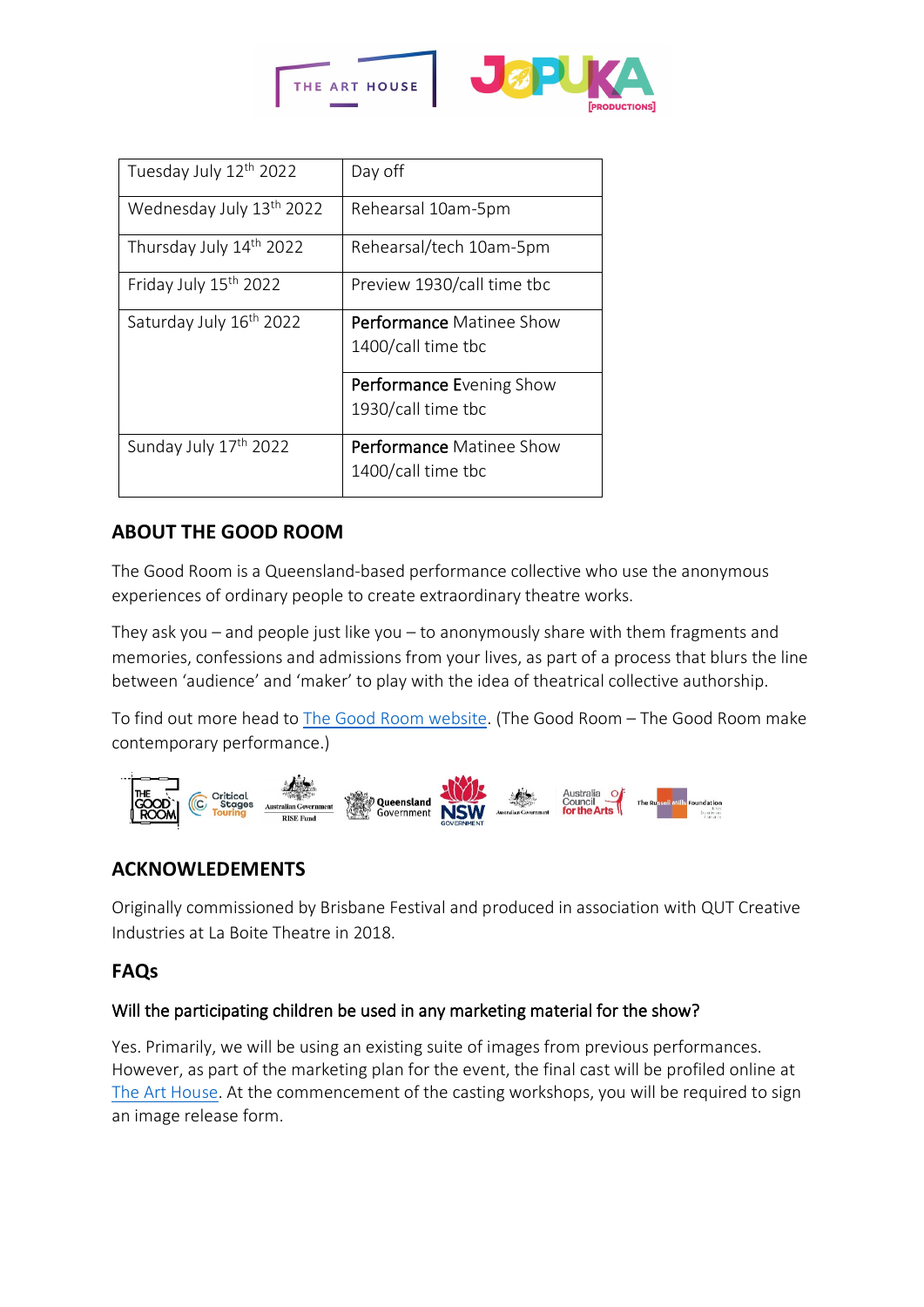

# My Young Person has a lot of after school commitments, do you require them to attend 100% of the rehearsals scheduled?

Yes. *I've Been Meaning to Ask You* is ensemble driven which means that all Young People involved will be used at all times throughout the show. We also have a lot to get through in the given rehearsal time. If any rehearsal is missed this creates a lot of extra work for everyone and will place your Young Person at a disadvantage in the process.

## Do I need to provide a costume for my young person?

No. Jopuka Productions will provide costumes from their warehouse. During the rehearsals there will be a designated day that costumes can be chosen. Should your young person need any additional items for their costume Jopuka Productions and The Art House will help source, or it can be provided from your young person's normal wardrobe. There will be no cost to you associated with costumes for the production.

Once the costume is decided upon, we will ask that the costume stay at rehearsals / the theatre and will be worn for rehearsals when needed. Our stage management team will arrange for the costume to be laundered.

# I'm worried about the potential adult content in the show. Will this be censored /monitored throughout the process?

There are adult themes touched upon in the work as we are dealing with questions directly from the participating Young People. In the past, some of those questions have been around subjects like death, depression, gender, sexuality, the environment, lying, and all the grey areas in between. Those questions are then put to the public to answer anonymously and your young person will have the opportunity to read these responses. Rest-assured however, all responses are read by The Good Room's highly trained facilitator's and anything inappropriate is removed before the Young People get access. We also encourage a safe environment where these topics can be unpacked and further questions asked to make sure the young people are supported and heard with any questions or concerns they have.

# My Young Person's younger siblings want to see the performance. What is the age recommendation?

Our age recommendation is for anyone aged 9 and up, however in the past many younger siblings have attended and have had a very positive experience. As we mentioned there are some adult themes in the performance, so it is at the parent/guardians' discretion.

## Will I get a chance to meet the team working with my Young Person?

Yes. We will arrange a get together so you can meet the team involved with putting on the performance!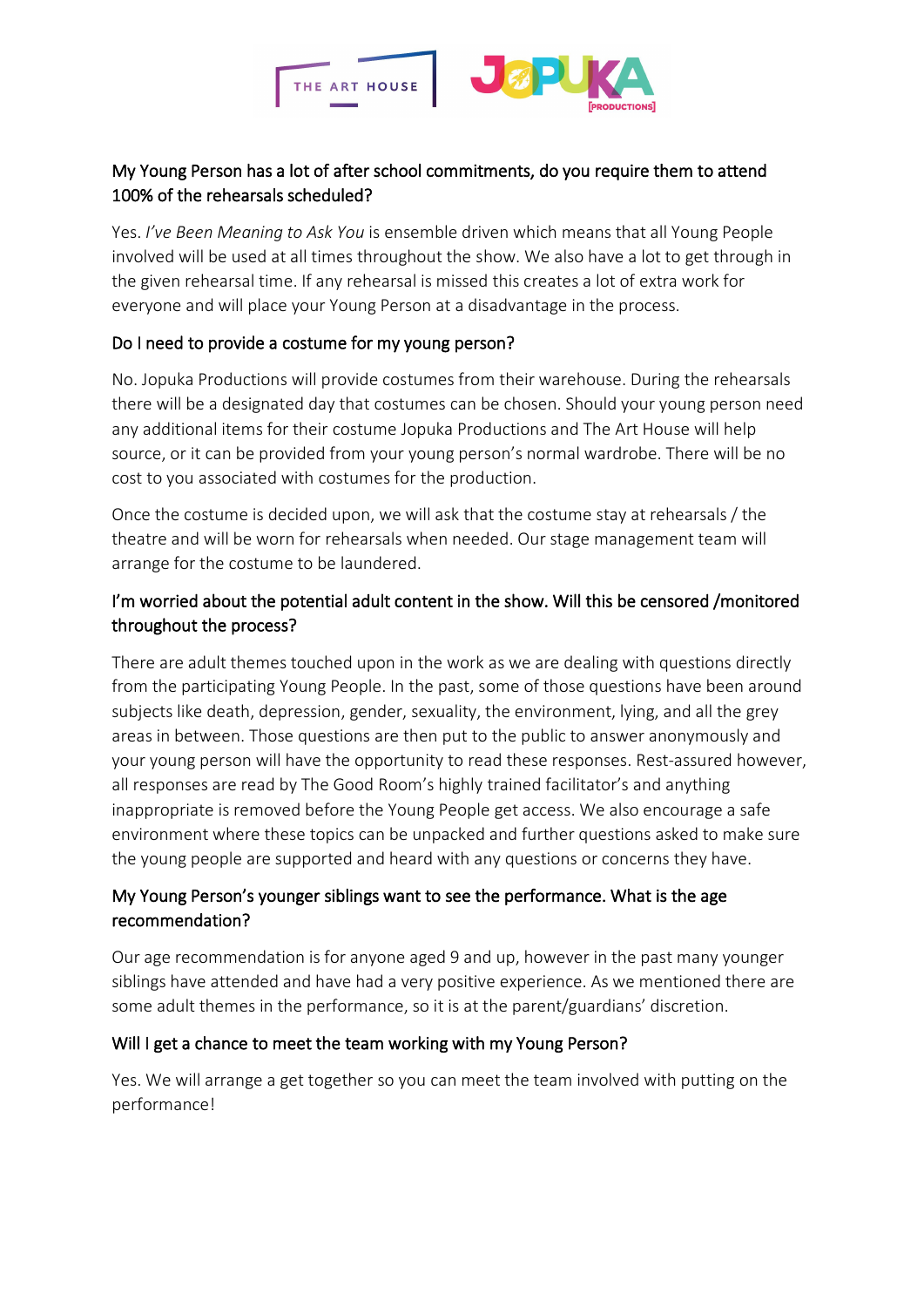

#### Do all the people involved have appropriate working with Young People checks?

Yes. Our facilitators have gone through appropriate working with children checks required by the specific state we are working in.

#### Can I watch the rehearsals?

No. We ask that you do not come into rehearsals. Our Young People form a strong ensemble where they eventually take full ownership of the show away from us adults. We find that having parents in the room make our young people self-conscious and unable to enter the process fully. You will get to see all of their hard work when the performance is up and running.

#### Will my Young Person be allowed to leave rehearsals to go and buy food?

No. We ask that your Young Person arrives at rehearsals with all food and drink required for the day ahead as there will be no one available to supervise off site visits to get food. This also cuts out too much time from their allocated breaks.

## **KEY DATES**

Casting Workshop to be held at The Art House Wyong. Saturday 4<sup>th</sup> June and Sunday 5<sup>th</sup> June 10am-5.00pm

Lead in Rehearsals to be held at The Art House Wyong. Saturday 11<sup>th</sup> June and Sunday 12<sup>th</sup> June 10am-5.00pm

Rehearsals and Production

All rehearsals and performance will take place at The Art House

| Friday July 8 <sup>th</sup> 2022     | Rehearsal 10am-5pm                                    |
|--------------------------------------|-------------------------------------------------------|
| Saturday July 9th 2022               | Rehearsal 10am-5pm                                    |
| Sunday July 10 <sup>th</sup> 2022    | Rehearsal 10am-5pm                                    |
| Monday July 11 <sup>th</sup> 2022    | Rehearsal 10am-5pm                                    |
| Tuesday July 12 <sup>th</sup> 2022   | Day off                                               |
| Wednesday July 13 <sup>th</sup> 2022 | Rehearsal 10am-5pm                                    |
| Thursday July 14th 2022              | Rehearsal/tech 10am-5pm                               |
| Friday July 15 <sup>th</sup> 2022    | Preview 1930/call time tbc                            |
| Saturday July 16 <sup>th</sup> 2022  | <b>Performance Matinee Show</b><br>1400/call time tbc |